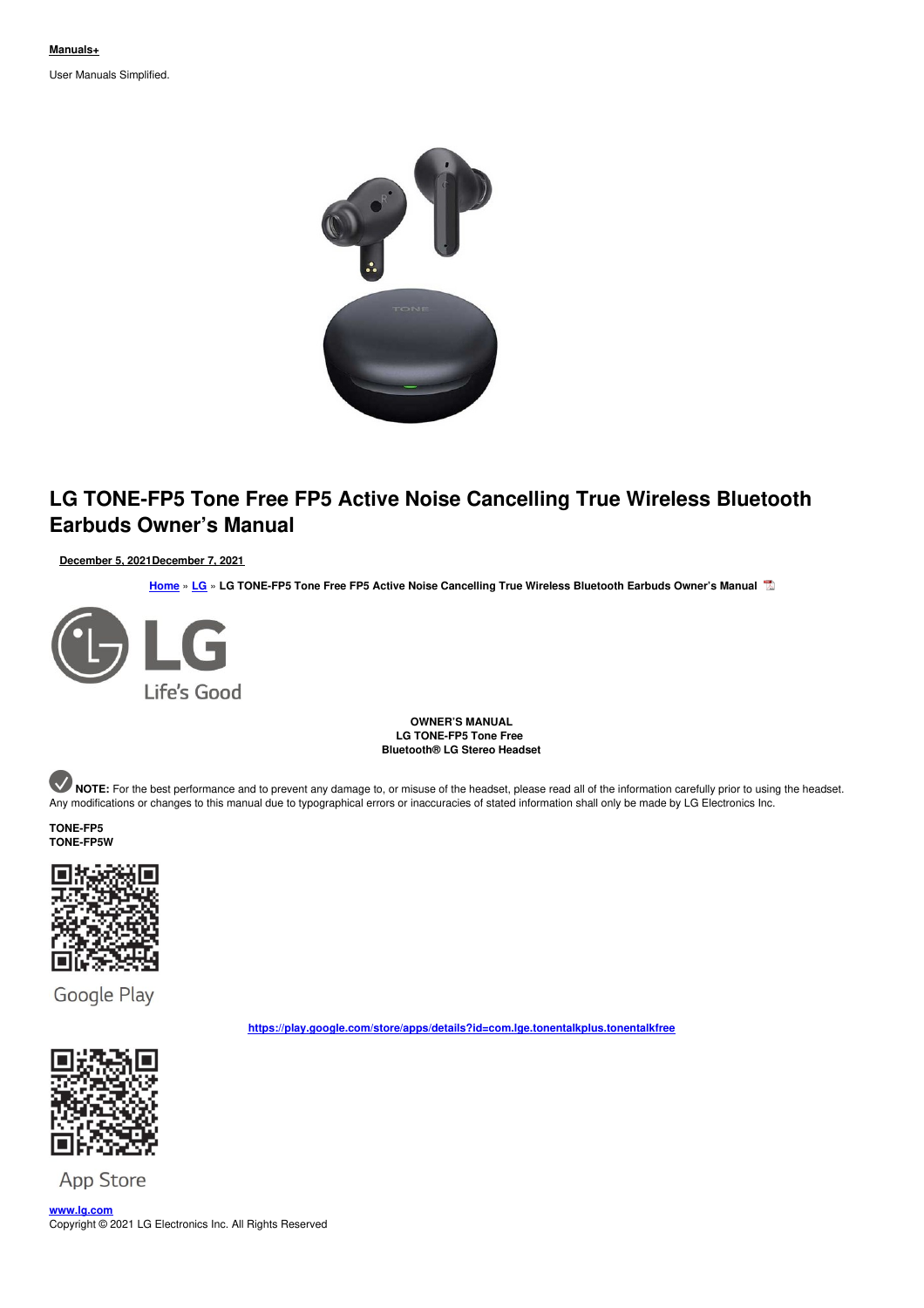

NOTE: Actual product design may differ from images shown in manual. \*A mid-sized ear gel is attached to the earbud by default.

# **CAUTION**

Make sure authentic LG Electronics components are used. Using a nonauthentic component may damage the product and thus void the warranty. Use the USB Type C™ cable provided with the product.

## **Contents** [ **hide**

- **[Overview](#page-1-0)**
- **[How](#page-2-0) to pair**
- **[Wearing](#page-2-1) Earbuds**
- 
- **[Playing](#page-3-0) Music**
- **Mobile Calling [Functions](#page-3-1)**
- **Listen to the Ambient Sound (LAS) / Active Noise [Cancellation](#page-3-2) (ANC)**
- 
- **[Charging](#page-4-1) [Checking](#page-4-2) the Battery Status**
- **HD [Speaker](#page-5-0)**
- **Battery Status [Indicator](#page-5-1)**
- **Out of [Range](#page-5-2)**
- **LG [TONE](#page-5-3) Free App**
- 
- **[Troubleshooting](#page-5-4)**
- **[Specifications](#page-5-5) and Features**
- **Declaration of [Confirmation](#page-6-0)**
- **Additional [Information](#page-6-1)**
- **Limited [Warranty](#page-7-0)**
- **Important Safety [Information](#page-7-1)**
- **Open Source Software Notice [Information](#page-7-2)**
- **[Symbols](#page-7-3)**
- **[Documents](#page-8-0) / Resources**
- **21.1 Related Manuals / [Resources](#page-8-1)**

## <span id="page-1-0"></span>**Overview**

## **[Charging Case]**

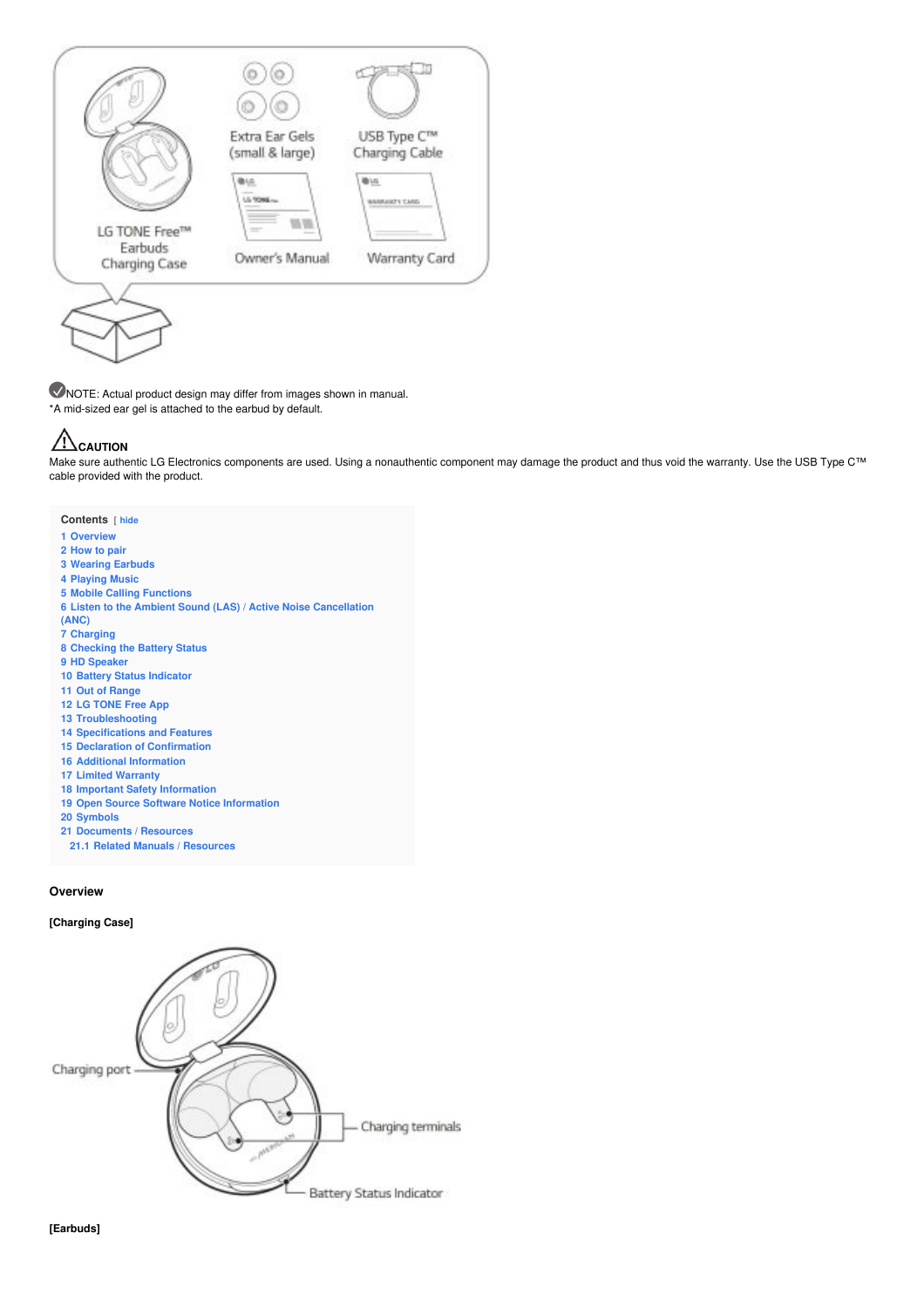

\*Make sure that the charging terminal is not soiled with foreign substance. \*The appearance and specifications of the actual product may differ depending on the model.

# <span id="page-2-0"></span>**How to pair**



1. Turn on the Bluetooth function on the mobile phone or the device to be connected.

- 2. Open the cover of the charging case with the earbuds mounted on the case.
- Press and hold the touchpad of the left or right earbud for 3 to 5 seconds until the battery status indicator blinks in blue.



3. When the Fast Pair connection pop-up appears on the top area of the mobile phone screen, tap it to connect. (It only supports Android™ 6.0 or higher, and requires configuring Bluetooth and location information settings of the mobile device.)

If the pop-up does not appear, select [LG-TONE-FP5] from the Bluetooth menu on the mobile phone and connect it (for users of iOS or Android 5.0 or lower versions).

 $\sqrt{1}$ **CAUTION:** In the list of Bluetooth connected devices, LG-TONE-FP5\_LE is not the correct model name for the connection. Check the model name in use and connect with the model name without "LE".

If the earbud model name is abnormally displayed on the Android device, change the model name in the Bluetooth menu of Connected Device Settings.

**NOTE:** To connect with another device, perform the above procedure again.

#### **Automatic Reconnection**

The earbuds are connected automatically when you open the cover of the charging case. If you close the cover of the charging case with both earbuds mounted in the charging case, the earbuds are disconnected.

# <span id="page-2-1"></span>**Wearing Earbuds**

- 1. Separate the earbuds from the charging case and adjust them so that they fit comfortably in your ears.
- **NOTE:** You can use ear gels that fit your ears to improve Active Noise Canceling (ANC) performance and enjoy rich music sound.



2. When you wear the earbuds, you will hear a wearing detection alarm.

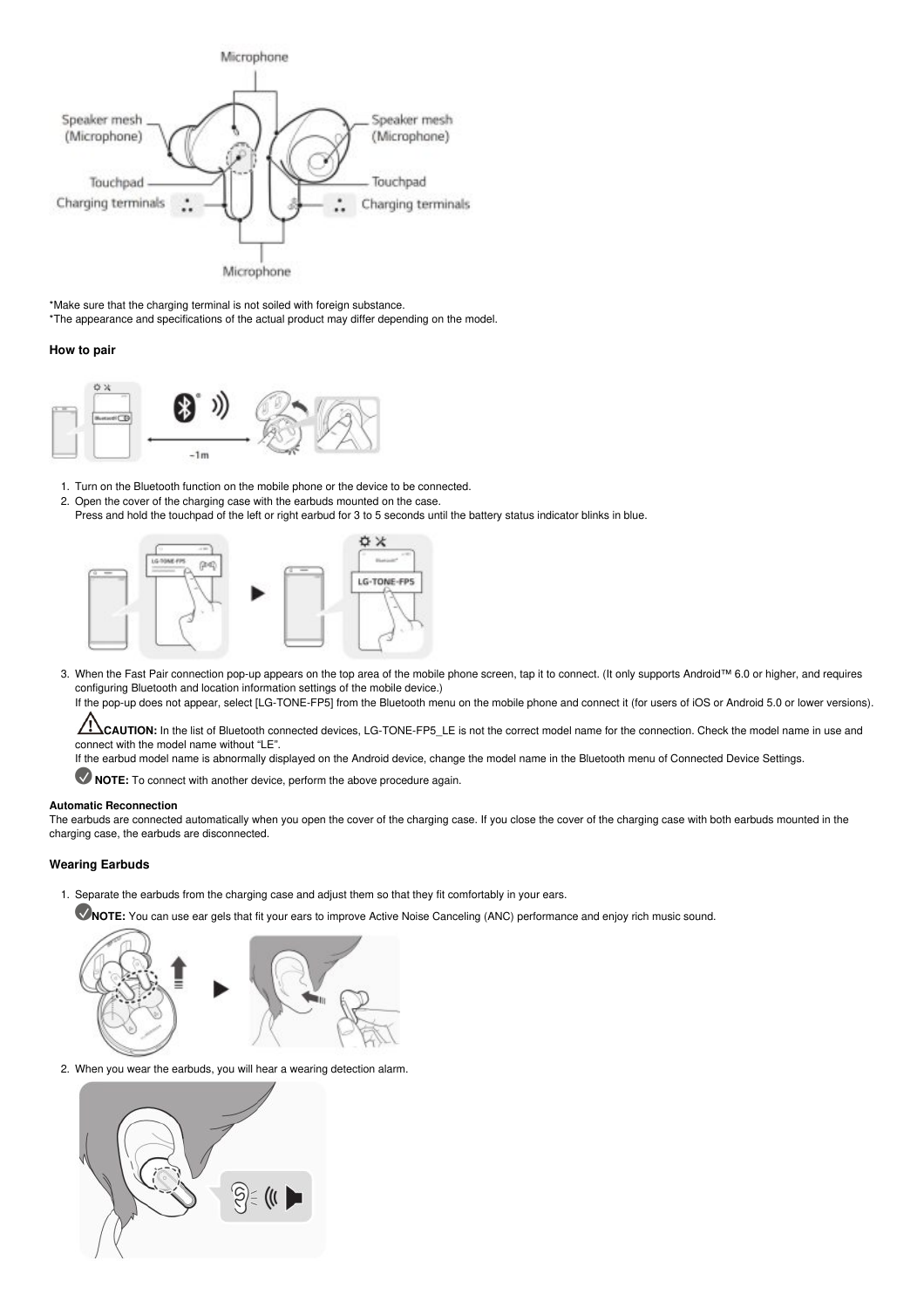# <span id="page-3-0"></span>**Playing Music**





**Function Description** Adjusting the

- 
- Play / Pause : Touch the left or right earbud once.
	- ●● : Touch the left(Decrease volume) or right(Increase volume) earbud twice.
- Play Next ●●●: Touch the left or right earbud three times.

# NOTE: You can change the operation method of the function in the touchpad settings of the LG TONE Free app.

# <span id="page-3-1"></span>**Mobile Calling Functions**



| <b>Function</b>                       | <b>Status</b> | <b>Description</b>                                                                                                                                                                                                                                                                           |
|---------------------------------------|---------------|----------------------------------------------------------------------------------------------------------------------------------------------------------------------------------------------------------------------------------------------------------------------------------------------|
| Answering<br>Calls                    | Ringing       | Touch the left or right earbud once.                                                                                                                                                                                                                                                         |
| <b>Ending Calls</b>                   | Talking       | Touch the left or right earbud twice.                                                                                                                                                                                                                                                        |
| <b>Making Calls</b>                   | Idle          | If you make a call using a mobile phone, the call is automatically connected to the<br>headset.                                                                                                                                                                                              |
| Receiving Calls while on<br>the Phone | Talking       | If you touch the left or right earbud once, the current call will go on hold, and you<br>will be able to answer an incoming call.<br>If the previous call is on hold, you can finish the current call on the mobile phone.<br>(It works differently depending on the mobile phone settings.) |
| <b>Rejecting Calls</b>                | Ringing       | Touch and hold the left or right earbud.                                                                                                                                                                                                                                                     |

# <span id="page-3-2"></span>**Listen to the Ambient Sound (LAS) / Active Noise Cancellation (ANC)**

[Listen to the Ambient Sound (LAS)]



The Listen to the Ambient Sound (LAS) function allows you to listen to the ambient sound so that you can

recognize the surrounding situation and any potential risks.

[Active Noise Cancellation (ANC)]



The Active Noise Cancellation (ANC) function blocks any ambient sound. So, you can use the function to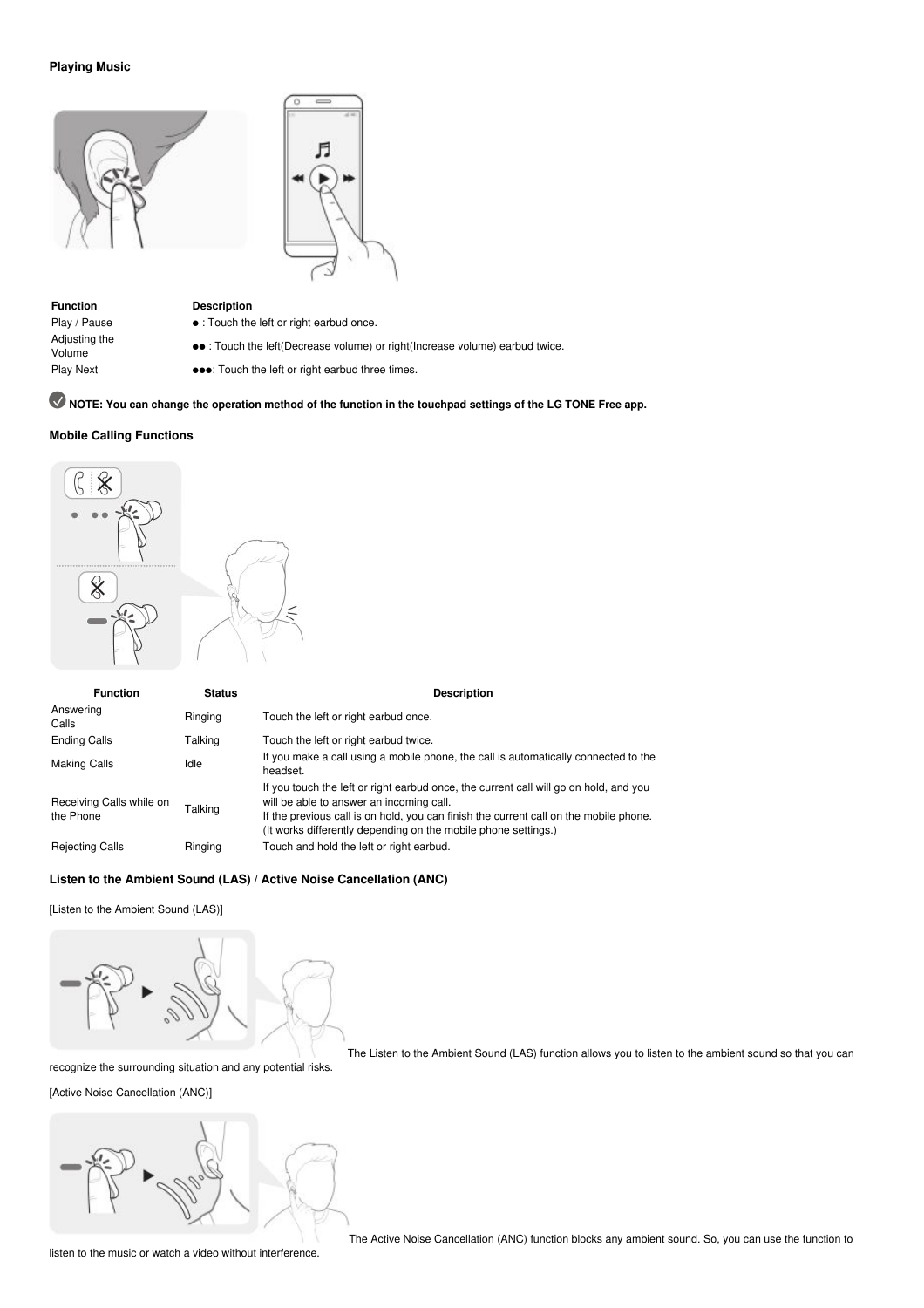<span id="page-4-0"></span>Touch and hold the left or right earbud to switch between the ANC mode and the LAS mode. You can set the LAS and ANC functions in the LG TONE Free app. You can configure the Listen to the Ambient Sound mode and Conversation mode using the LG TONE Free app. If you use the LAS or ANC function, the battery consumes faster, reducing the time you can use the product. You can use the LAS and ANC functions while being idle, listening to music, or being on the phone. \*ANC is an acronym for Active Noise Cancellation.

**CINCAUTION:** When the LAS mode is enabled, you may hear the ambient sound become loud suddenly. When using the ANC function outdoors, pay attention to the surrounding environment for safety.

# <span id="page-4-1"></span>**Charging**

[Wired Charging]



When the charging cable is connected, the charging status is displayed in the charging case.

**NOTE:** The earbuds and the charging case are charged at the same time. The charging port on the charging case cannot be used to supply power to mobile phones, etc.

# <span id="page-4-2"></span>**Checking the Battery Status**

If earbuds are mounted in the charging case, the earbuds' battery status is displayed. Otherwise, the charging case's battery status is displayed.



| <b>Battery Status</b><br>Indicator | Remaining Battery (charger not<br>connected) | <b>Charging State (charger</b><br>connected) |
|------------------------------------|----------------------------------------------|----------------------------------------------|
| Red                                | 20% or lower                                 | Charging                                     |
| Yellow                             | $20\% - 80\%$                                |                                              |
| Green                              | 80% or higher                                | Fully charged                                |

The LG TONE Free (TONE-FP5) is a lightweight wireless headset that uses Bluetooth technology.

This product can be used as an audio accessory for devices supporting either the A2DP or Hands-Free Bluetooth Profile.

#### **Safety Precautions**

The following safety precautions are provided to prevent any unexpected accident or damage. Please familiarise yourself with the safety precautions. The safety precautions are classified into "WARNING" and "CAUTION".



**CAUTION:** Failing to comply with the instructions may result in minor injury or product damage.



Do not drop the product from a high place.

Make sure there is no water, alcohol, or benzene in contact with the product.

Do not store the product in a wet or dusty place.

Do not place heavy objects on the product.

This product is waterproof to the IPX4 level (daily life waterproof). (The IPX4 waterproof rating applies to the earbud product only.)

Do not put the product under the water or use it in a humid location such as a bathroom.

# **CAUTION**

Do not disassemble, adjust, or repair the product arbitrarily.

Do not place the product near excessive heat or flammable material. The product may be damaged if an incompatible charger is used. Make sure that an infant or child does not swallow a magnet or a small component of the product.

Make sure that foreign objects do not enter the charger's connectors (charging port and power plug). Failure to do so may result in fire or electric shock.

If you have a medical device implanted, contact your doctor before using this device. This product has a built-in battery, and the battery cannot be removed or replaced arbitrarily. For your safety, do not remove the battery incorporated in the product. If you arbitrarily replace the battery or don't replace it correctly, it may explode. The lithium-ion battery is a hazardous component that can cause injury. Battery replacement by an unqualified professional can cause damage to your device.

Do not discard the battery arbitrarily. Follow the local procedure for discarding batteries. Risk of fire or explosion if the battery is replaced by an incorrect type. Do not store or transport at pressures lower than 11.6 kPa and at above 15000 m altitude.

Replacement of a battery with an incorrect type that can defeat a safeguard (for example, in the case of some lithium battery types). Disposal of a battery into fire or a hot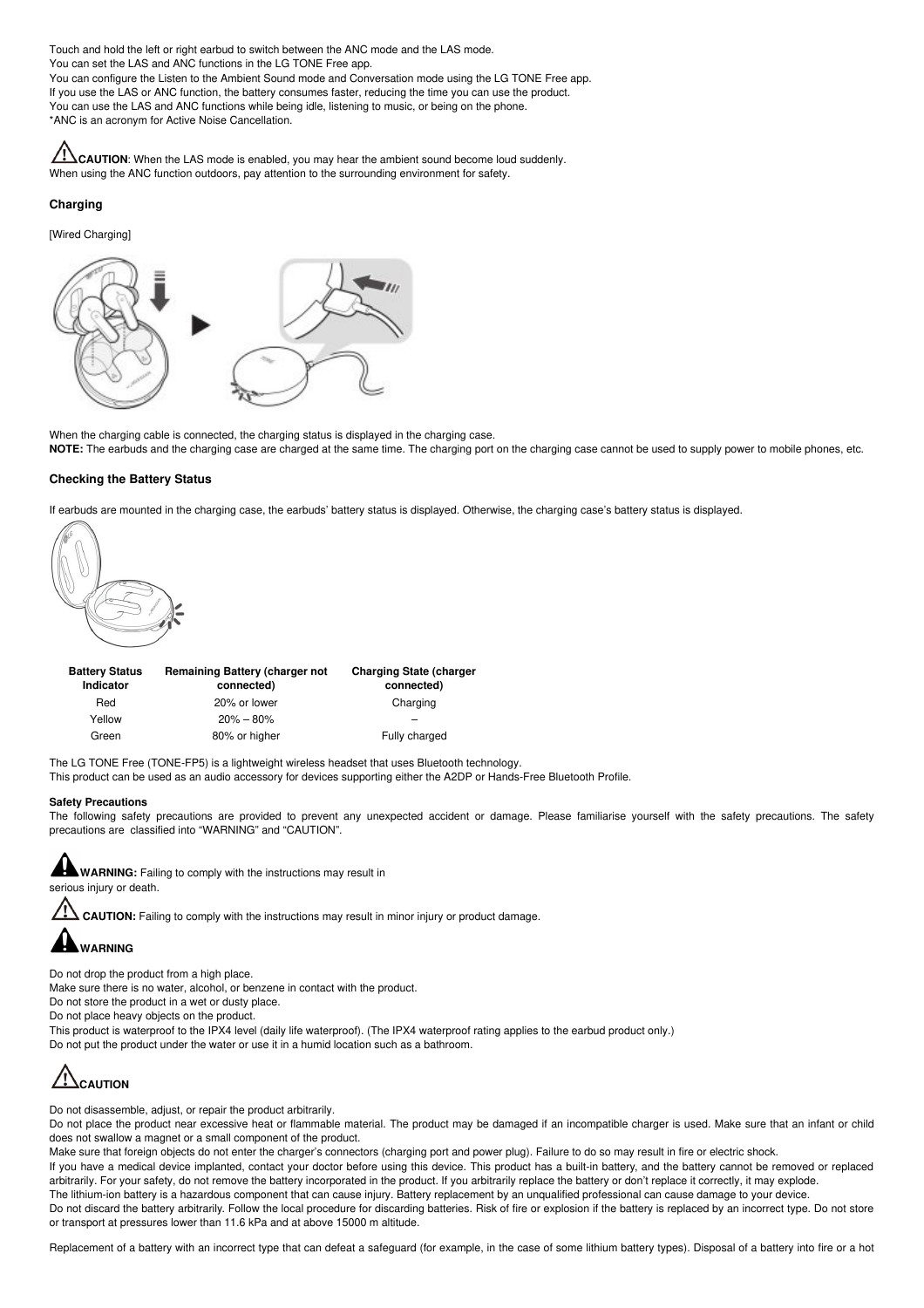oven, or mechanically crushing or cutting of a battery, that can result in an explosion. Leaving a battery in an extremely high temperature surrounding environment that can result in an explosion or the leakage of flammable liquid or gas. A battery subjected to extremely low air pressure that may result in an explosion or the leakage of flammable liquid or gas. Do not carelessly throw away old batteries. It can cause an explosion or fire. The disposal method may vary by country and region. Dispose of it in an appropriate manner.

# **NOTE**

If the product is exposed to excessive sweat, clean the product. Keep the earbuds clean. Wearing earbuds for a long time may cause pain, and if humidity inside ears continues for a long time, it may cause skin trouble.

# <span id="page-5-0"></span>**HD Speaker**

If the communication network of the device you are connecting to supports HD Voice Calling, you can enjoy making voice calls and listening to music in high definition.

# <span id="page-5-1"></span>**Battery Status Indicator**

Status **Description** 

*Bluetooth* Search Mode The **battery status indicator** flashes in blue. Battery below 20% The **battery status indicator** turns on and off in red. Battery 20% – 80% The **battery status indicator** turns on and off in yellow. Battery 80% or more The **battery status indicator** turns on and off in green. When there is a problem while charging The **battery status indicator** flashes in red. Charging (charger connected) The **battery status indicator** turns on in red. Charging complete (charger connected) The **battery status indicator** turns on in green.

# <span id="page-5-2"></span>**Out of Range**

If the device connected to the product is out of effective communication range, the communication signal becomes weak and the communication is lost. The effective communication range may vary depending on surrounding and other conditions. If the device comes back within effective communication range, the product automatically reconnects to the device. If the device is not automatically reconnected, touch the left or right earbud once to connect them.

# <span id="page-5-3"></span>**LG TONE Free App**

If you install the "LG TONE Free" app, you can use Check Earbud Battery, Voice Alert, Change Equalizer Mode, Check Last Connected Location Information, and Find My Earbuds functions. Check out the app for more details. To install the "LG TONE Free" app, search LG TONE Free in the Google Play Store or App Store or scan the QR code below.

**<https://play.google.com/store/apps/details?id=com.lge.tonentalkplus.tonentalkfree>**

It supports Android 7.0 or higher and iOS 11 or higher.



Google Play

**App Store** 

# <span id="page-5-4"></span>**Troubleshooting**

If you see any of the following symptoms while using the product, make sure to recheck it. It may not be a malfunction.

| Symptom                                                        | <b>Cause and Solution</b>                                                                                                                                                                                                                                                                                                                                                  |  |
|----------------------------------------------------------------|----------------------------------------------------------------------------------------------------------------------------------------------------------------------------------------------------------------------------------------------------------------------------------------------------------------------------------------------------------------------------|--|
| The power does not turn on                                     | Check the battery level and charge it.                                                                                                                                                                                                                                                                                                                                     |  |
| If unable to make a call with<br>earbuds                       | If the mobile phone does not support headset and hands-free functions, you cannot use the<br>calling features.<br>Check the battery level and charge it.                                                                                                                                                                                                                   |  |
| to mobile phone                                                | Check whether earbuds are turned on.<br>If unable to register earbuds Check if the earbuds have entered the search mode.<br>- While the earbuds are inserted in the charging case, press and hold the touch pad on the left or right<br>earbud for 3 to 5 seconds to switch to the search mode.                                                                            |  |
| or there is a problem with<br>the operation (Factory<br>reset) | If you replaced the earbuds While the earbuds are inserted in the charging case, press and hold the touch pad on the left or right<br>earbud for 10 seconds or more.<br>- The battery status indicator of the charging case flashes red and the initialization to the<br>factory status is carried out. After initialization to the factory status, reconnect the earbuds. |  |

# <span id="page-5-5"></span>**Specifications and Features**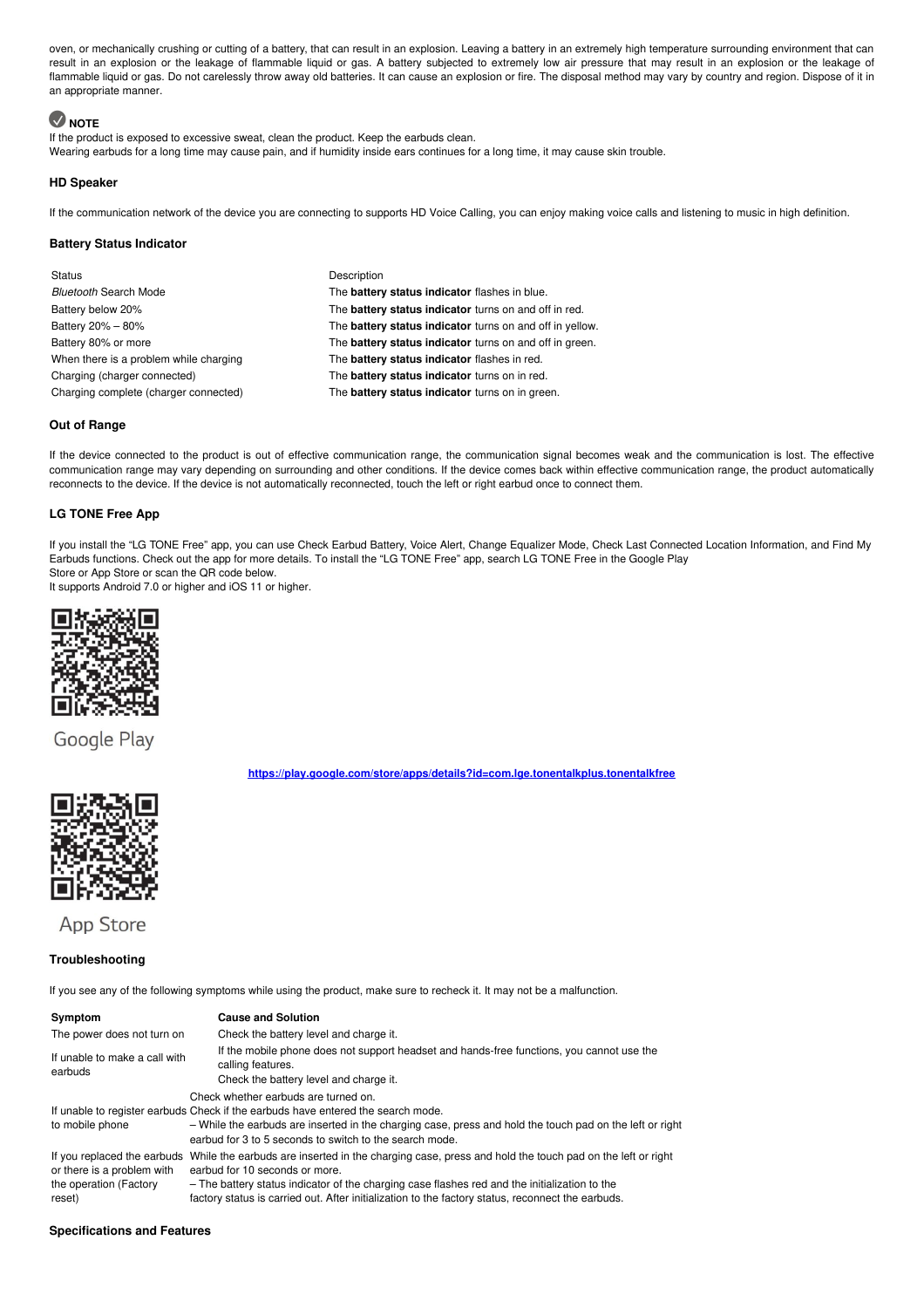| Item                                            | Comments                                                                                                                                                    |
|-------------------------------------------------|-------------------------------------------------------------------------------------------------------------------------------------------------------------|
| <b>Bluetooth Specifications</b>                 | V 5.2 (Headset/Hands-Free/A2DP/AVRCP)                                                                                                                       |
| Battery                                         | Earbud: 3.7 V / 55 mAh. Lithium-ion<br>Charging case: 3.7 V / 390 mAh, Lithium-ion                                                                          |
| Music Play Time Earbuds & With<br>Charging case | ANC Off: Up to 8 & Up to 22 hours*<br>ANC On : Up to 5 & Up to 13 hours*                                                                                    |
| <b>Charging Time</b>                            | Earbud : within an hour / Charging case : within 2 hourFast Charging : 5 min charge for up to 60 min playtime*<br>* When charging wired at room temperature |
| Rated Input Voltage                             | Earbud: $5 \vee \overline{ \cdot \cdot \cdot }$ 110 mA                                                                                                      |
|                                                 | Charging case: $5 \vee \rightarrow 500 \text{ mA}$                                                                                                          |
| <b>Operating Temperature</b>                    | $0 °C ~$ +40 °C                                                                                                                                             |
| <b>Operating Humidity</b>                       | $5\% \sim 60\%$                                                                                                                                             |
| Dimensions (mm) / Weight (g)                    | Earbud: 21.2 mm (W) X 28.3 mm (L) X 23.2 mm (H) / 5.2 g (One earbud)<br>Charging case: 54.5 mm (W) X 54.5 mm (L) X 30 mm (H)/ 35.4 g                        |
| Frequency range                                 | Output Power (Max)                                                                                                                                          |
| 2402 MHz to 2480 MHz                            | 11.5 dBm                                                                                                                                                    |

\*Duration of use may vary depending on the connected mobile device, features being used, settings, signal strength, operating temperature, frequency band, and other methods of use.

# <span id="page-6-0"></span>**Declaration of Confirmation**

FCC NOTICE TO USERS: This device complies with part 15 of the FCC Rules. Operation is subject to the following two conditions:

(1) This device may not cause harmful interference, and

(2) This device must accept any interference received, including interference that may cause undesired operation.

Changes or modifications not expressly approved by the manufacturer (or party responsible) for compliance could void the user's authority to operate the equipment.

#### **FCC Part 15.105 statement**

This equipment has been tested and found to comply with the limits for a Class B digital device, pursuant to Part 15 of the FCC Rules.

These limits are designed to provide reasonable protection against harmful interference in a residential installation. This equipment generates, uses and can radiate radio frequency energy and, if not installed and used in accordance with the instructions, may cause harmful interference to radio communications.

However, there is no guarantee that interference will not occur in a particular installation. If this equipment does cause harmful interference to radio or television reception, which can be determined by turning the equipment off and on, the user is encouraged to try to correct the interference by one or more of the following measures:

- Reorient or relocate the receiving antenna.
- Increase the separation between the equipment and receiver.
- Connect the equipment into an outlet on a circuit different from that twhich the receiver is connected.
- Consult the dealer or an experienced radio/TV technician for help.

# **IMPORTANT NOTE:**

To comply with the FCC RF exposure compliance requirements, no change to the antenna or the device is permitted. Any change to the antenna or the device could result in the device exceeding the RF exposure requirements and void user's authority to operate the device.

#### DECLARATION OF CONFORMITY:

Hereby, LG Electronics declares that the radio equipment type this headset is in compliance with Directive 2014/53/EU. The full text of the EU declaration of conformity is available at the following internet address:

**<http://www.lg.com/global/support/cedoc/cedoc#>**

Bluetooth<sup>®</sup> is a registered trademark of Bluetooth SIG, Inc. worldwide.

Android, Google Play, the Google Play logo, and other related marks and logos are trademarks of Google LLC.

# **B**Bluetooth<sup>®</sup> CE

#### **FCC ID: ZNFTONEFP5**

# <span id="page-6-1"></span>**Additional Information**

#### 1. **Radio frequency exposure**

This Bluetooth LG Stereo Headset is a radio transmitter and receiver. When in operation, it communicates with a Bluetooth-equipped mobile device by receiving and transmitting radio frequency (RF) electromagnetic fields (microwaves) in the frequency range 2402 to 2480 MHz. Your Bluetooth headset is designed to operate in compliance with the RF exposure guidelines and limits set by national authorities and international health agencies when used with any compatible LG Electronics mobile phone.

#### 2. **Bluetooth connection precautions**

The following environments affect the range and reception of Bluetooth signals:

– When walls, metal, human bodies, or other obstacles exist between the Bluetooth device and the connected device.

– When equipment that uses 2.4 GHz frequency signals (wireless LANs, wireless phones, microwave ovens, etc.) is placed near the devices being used.

– When using a Bluetooth device (TV, laptop, etc.) other than the mobile phone, the sound quality may be affected by the specifications and performance of the device.

#### 3. **Potentially explosive atmosphere**

Turn off your electronic device when in any area with a potentially explosive atmosphere. Although this is uncommon, your electronic device could generate sparks. Sparks in such areas could cause an explosion or fire resulting in bodily injury or even death. Areas with a potentially explosive atmosphere are often but not always clearly marked.

# 4. **Emergency calls**

**IMPORTANT!**

This Bluetooth headset and the electronic device connected to the headset operate using radio signals and mobile and landline networks as well as userprogrammed functions, which cannot guarantee connection under all conditions. Therefore, you should never rely solely upon any electronic device for essential communications (e.g., medical emergencies). Remember, in order to make or receive calls, the headset and the electronic device connected to the headset must be switched on and in a service area with adequate mobile signal strength. Emergency calls may not be possible on all mobile phone networks or when certain network services and/or phone features are in use. Check with your local service provider.

5. **Battery information**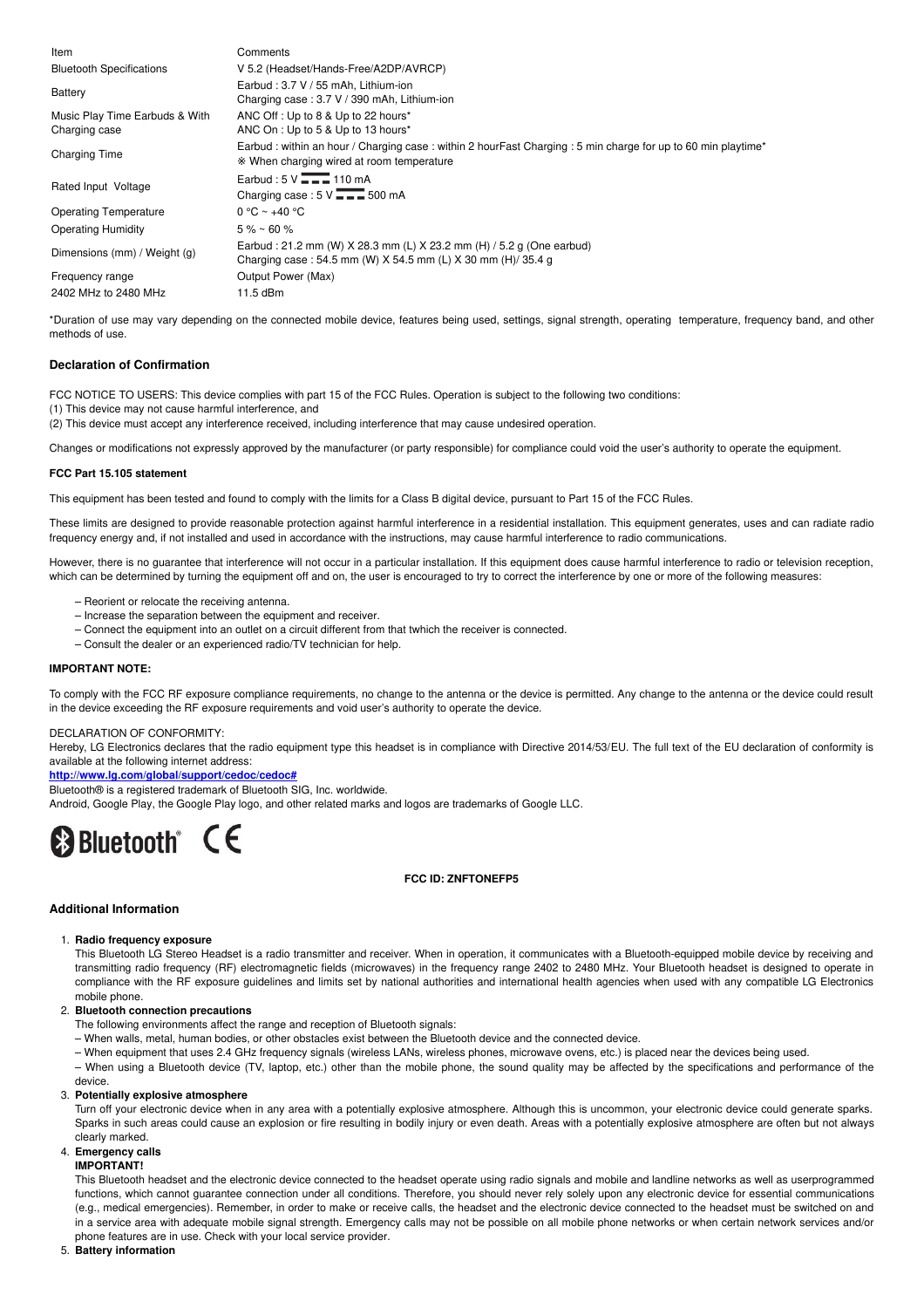A rechargeable battery has a long service life if treated properly. A new battery or one that has not been used for a long period of time could have reduced capacity the first few times it is used. Do not expose the battery to extreme temperatures, never above +50°C or below -10°C. For maximum battery capacity, use the battery at room temperature. If the battery is used in low temperatures, the battery capacity will be reduced. The battery can only be charged in temperatures between 0°C and  $+45^{\circ}$ C.

#### 6. **Recycling the battery in your Bluetooth headset**

The battery in your Bluetooth headset must be disposed of properly and should never be placed in municipal waste. The LG Electronics service partner that removes the battery will dispose of it according to local regulations.

7. **Conditions**

– The warranty is valid only if the original receipt issued to the original purchaser by the dealer, specifying the date of purchase and serial number, is presented with the product to be repaired or replaced. LG Electronics reserves the right to refuse warranty service if this information has been removed or changed after the original purchase of the product from the dealer.

– If LG Electronics repairs or replaces the product, the repaired or replaced product shall be warranted for the remaining time of the original warranty period or for ninety (90) days from the date of repair, whichever is longer. Repair or replacement may involve the use of functionally equivalent reconditioned units. Replaced parts or components will become the property of LG Electronics.

– This warranty does not cover any failure of the product due to normal wear and tear, or due to misuse, including but not limited to use in other than the normal and customary manner, in accordance with instructions for use and maintenance of the product. Nor does this warranty cover any failure of the product due to accident, modification or adjustment, acts of God, or damage resulting from liquid.

– This warranty does not cover product failures due to improper repair installations, modifications, or service performed by a non-LG Electronics authorized person. Tampering with any of the seals on the product will void the warranty.

– THERE ARE NO EXPRESS WARRANTIES, WHETHER WRITTEN OR ORAL, OTHER THAN THIS PRINTED INCLUDING WITHOUT LIMITATION THE IMPLIED WARRANTIES OF MERCHANTABILITY OR FITNESS FOR A PARTICULAR PURPOSE, ARE LIMITED TO THE DURATION OF THIS LIMITED WARRANTY. IN NO EVENT SHALL LG ELECTRONICS OR ITS VENDORS BE LIABLE FOR INCIDENTAL OR CONSEQUENTIAL DAMAGES OF ANY NATURE WHATSOEVER, INCLUDING BUT NOT LIMITED TO LOST PROFITS OR COMMERCIAL LOSS, TO THE FULL EXTENT THOSE DAMAGES CAN BE DISCLAIMED BY LAW.

– Some countries/states do not allow the exclusion or limitation of incidental or consequential damages, or limitation of the duration of implied warranties, so the preceding limitations or exclusions may not apply to you. The warranty provided does not affect the consumer's statutory rights under applicable national legislation in force, nor the consumer's rights against the dealer arising from their sales/purchase contract.

# <span id="page-7-0"></span>**Limited Warranty**

Subject to the conditions of this Limited Warranty, LG Electronics warrants this product to be free from defects in design, material, and workmanship at the time of its original purchase by a consumer, and for a subsequent period of one (1) year. Should your product need warranty service, please return it to the dealer from whom itwas purchased or contact your local LG Electronics contact center to get further information.

# <span id="page-7-1"></span>**Important Safety Information**

#### **Avoiding hearing damage**

Permanent hearing loss may occur if you use your headset at a high volume. Set the volume to a safe level. Over time you can become accustomed to a higher volume that may sound normal but can be damaging to your hearing. If you experience ringing in your ears or muffled speech, stop listening and have your hearing checked. The louder the volume, the less time that is required before your hearing could be affected. Hearing experts suggest that to protect your hearing:

- Limit the amount of time you use the headset at a high volume.
- Avoid turning up the volume to block out noisy surroundings.
- Turn the volume down if you can't hear people speaking near you.



#### **Using headsets safely**

Use of headsets to listen to music while operating a vehicle is not recommended and is illegal in some areas. Be careful and attentive while driving. Stop using this device if you find it disruptive or distracting while operating any type of vehicle or performing any other activity that requires your full attention.

#### <span id="page-7-2"></span>**Open Source Software Notice Information**

To obtain the source code under GPL, LGPL, MPL, and other open source licenses, that is contained in this product, please visit **<https://opensource.lge.com>**. In addition to the source code, all referred license terms, warranty disclaimers and copyright notices are available for download. LG Electronics will also provide open source code to you on CD-ROM for a charge covering the cost of performing such distribution (such as the cost of media, shipping, and handling) upon email request to **[opensource@lge.com](mailto:opensource@lge.com)**. This offer is valid for a period of three years after our last shipment of this product. This offer is valid to anyone in receipt of this information.

# <span id="page-7-3"></span>**Symbols**



Refers to alternating current (AC). Refers to direct current (DC). Refers to class II equipment.

Refers to stand-by.

Refers to "ON" (power).

Refers to dangerous voltage.

# $\vee$  NOTE

The complete manual is available for download from the LG Electronics website.

**[www.lg.com](http://www.lg.com)** > support or service > Manuals & Downloads > Manuals